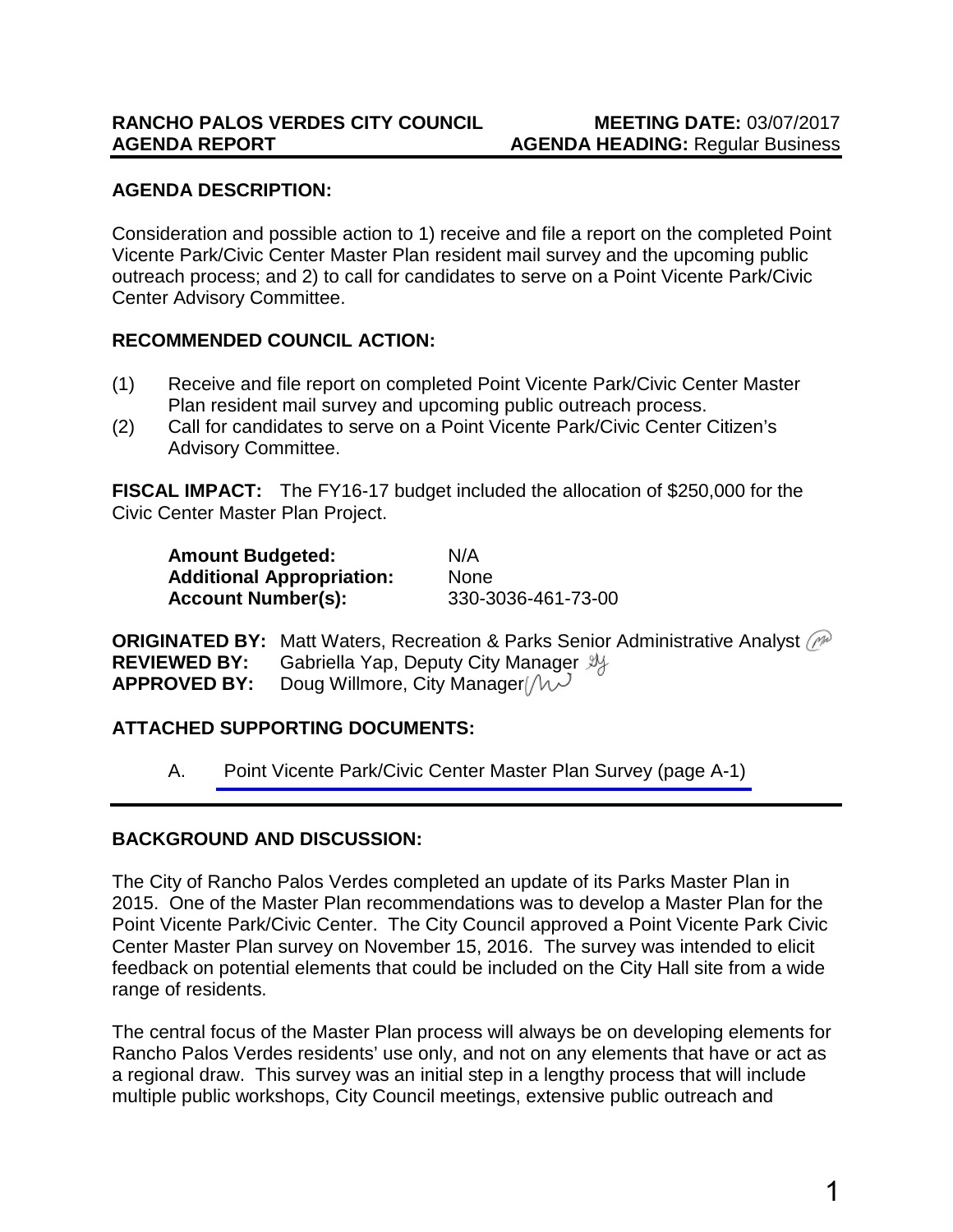discussion, and, if approved, the involvement of a Point Vicente Park/Civic Center Subcommittee.

The survey questions were closely modeled on questions that were prepared in 2003 by Fairbank, Maslin, Maullin & Associates, a professional public survey firm, as part of an outreach effort by the Open Space Planning and Recreation & Parks Task Force. The recently-completed Civic Center survey was much narrower in scope, focusing on levels of support from residents regarding various potential components for a Civic Center complex. Respondents could also write down additional comments, suggestions or opinions they have regarding the current or future use and development of the Civic Center. They could also identify additional Civic Center components that were not included in the survey.

A total of 13,595 surveys were mailed out to all RPV residences in late December 2016. Of these, 2,295 completed surveys were returned to the City. This 17% return rate is well above industry standards for a direct-mail campaign.

The original deadline of January 13, 2017, was extended to February 10, 2017, to allow for greater response and to accommodate a number of residents who reported that they had either not received surveys or had misplaced them. All surveys were individually numbered to ensure that responses were limited to one per residence. The survey was mailed by the USPS bulk mail service, and unfortunately, a small number of residents reported that they didn't received a survey. Approximately 80 surveys were distributed in response to requests from residents who apparently did not receive the survey. No surveys were mailed to any residences outside of Rancho Palos Verdes.

The survey was heavily marketed to City residents via social media, listserv messages, City Manager announcements, banners and other means in order to maximize the input. For transparency, the surveys have been scanned and posted on the City's Civic Center website at [http://www.rpvca.gov/1009/Civic-Center-Master-Plan.](http://www.rpvca.gov/1009/Civic-Center-Master-Plan)

#### Analysis of Survey Responses

The survey consisted of four parts:

- $\triangleright$  One question asking if respondents favored or opposed developing a civic center site. A scale of 1-4 was used with 1 being strongly oppose and 4 being strongly favor. Respondents could also choose zero for no opinion or decline to state.
- $\geq$  21 questions about individual potential Civic Center elements on a 1-5 scale, with 1 indicating lowest level of support and 5 indicating highest level of support with an additional zero (0) option for no opinion.
- $\triangleright$  Open-ended short answer sections asking for a) additional ideas or uses that the respondent supported; b) comments regarding the current or future use of Point Vicente Park/Civic Center; and c) ways the City could better service the residents of Rancho Palos Verdes in general.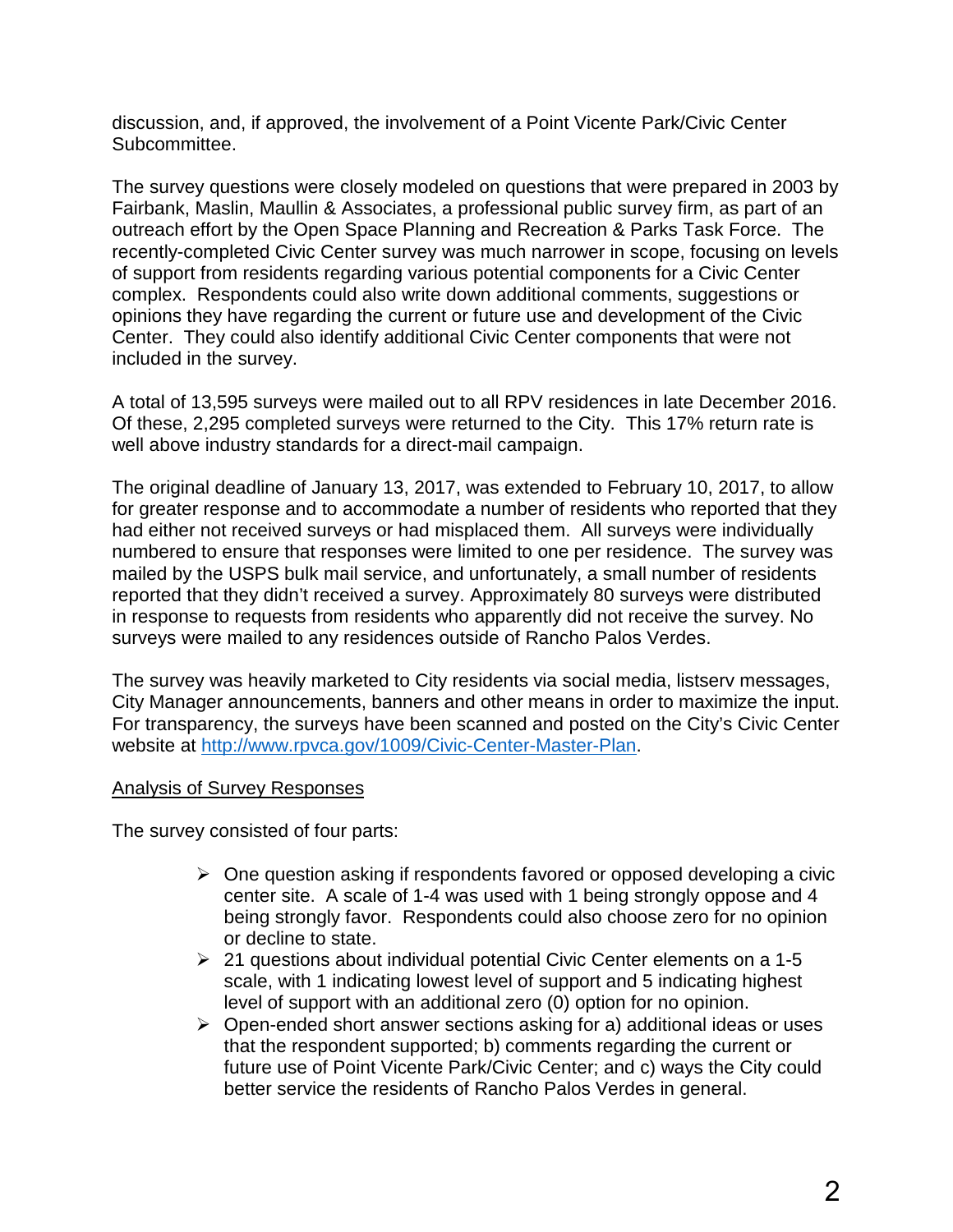$\triangleright$  Optional demographic section asking for gender of respondent, age range of household members, address, email, and how long respondents have lived in the City.

#### Favor or Oppose the Civic Center site development:

The following chart shows the number of respondents who picked Option 1 (strongly oppose), 2 (somewhat oppose), 3 (somewhat favor), 4 (strongly favor) and 0 (decline to state/no opinion)



### Favor or Oppose Redeveloping the Civic

Of those who had an opinion, the results were 74% in favor of and 26% opposed to redeveloping the Civic Center Site.

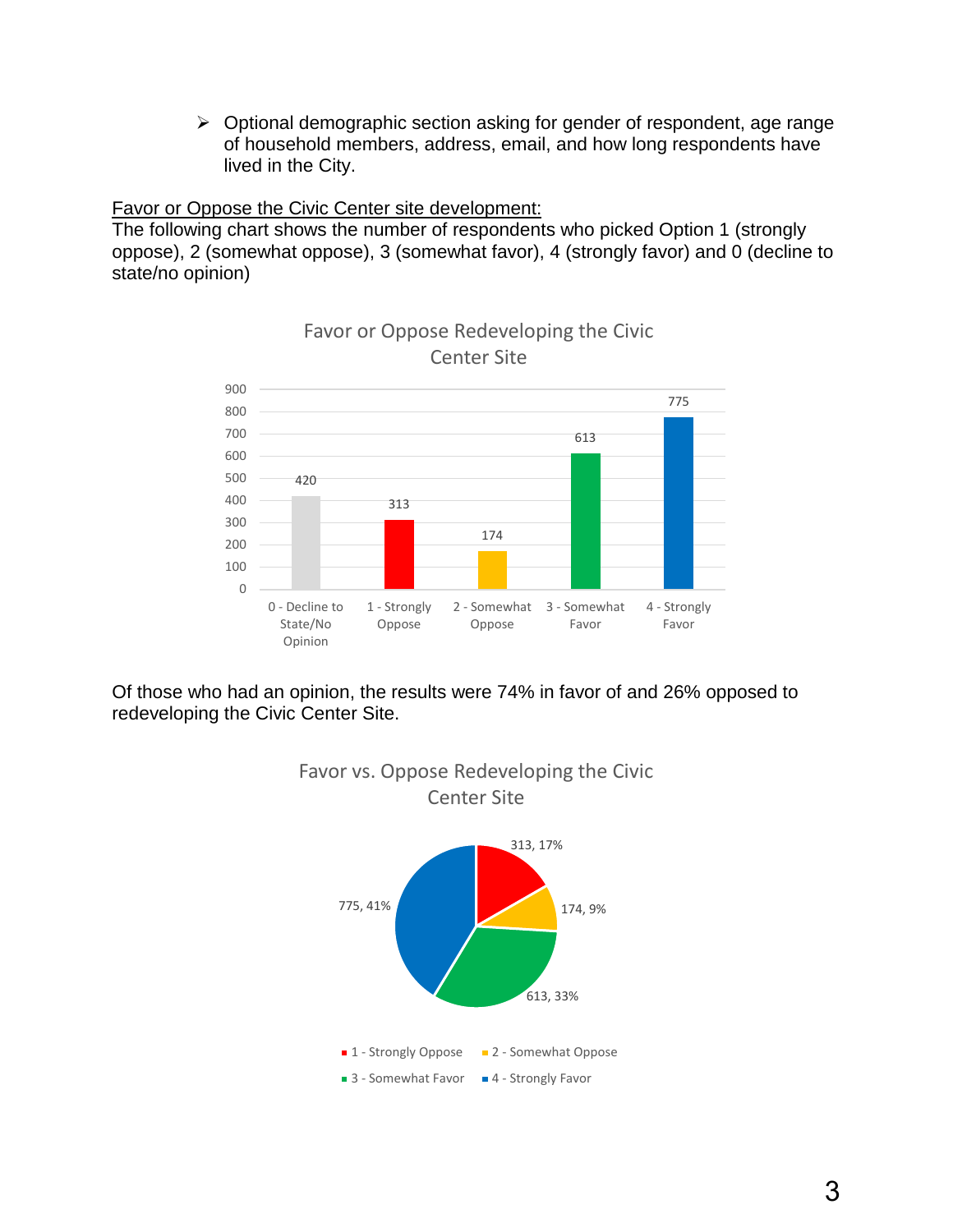#### Individual Elements

The following charts indicate responses to the twenty-one potential elements, based on both total and average scores. For the Average score, those who expressed No Opinion on an element were not counted in order to avoid skewing a score downward.



The following proposed elements had the highest levels of support, receiving an average score above 3 (out of a possible score of 5) in order of highest score to lowest:

- 1. Improving existing amenities such as picnic tables, benches & trash/recycling containers.
- 2. Establishing more formal trailheads (with parking) to allow for access to the Preserve and to relieve pressure on neighborhoods located near other trailheads
- 3. Including an on-site first responder/public safety presence, including fire, police, ambulance, and an emergency operations center.
- 4. Creating a village green with gardens and walkways.
- 5. Installing shade structures
- 6. Building a public community center.

The following proposed elements received the lowest levels of support, receiving an average score below 2, in the order of lowest first:

- 1. Building a skate park.
- 2. Building a sand volleyball court.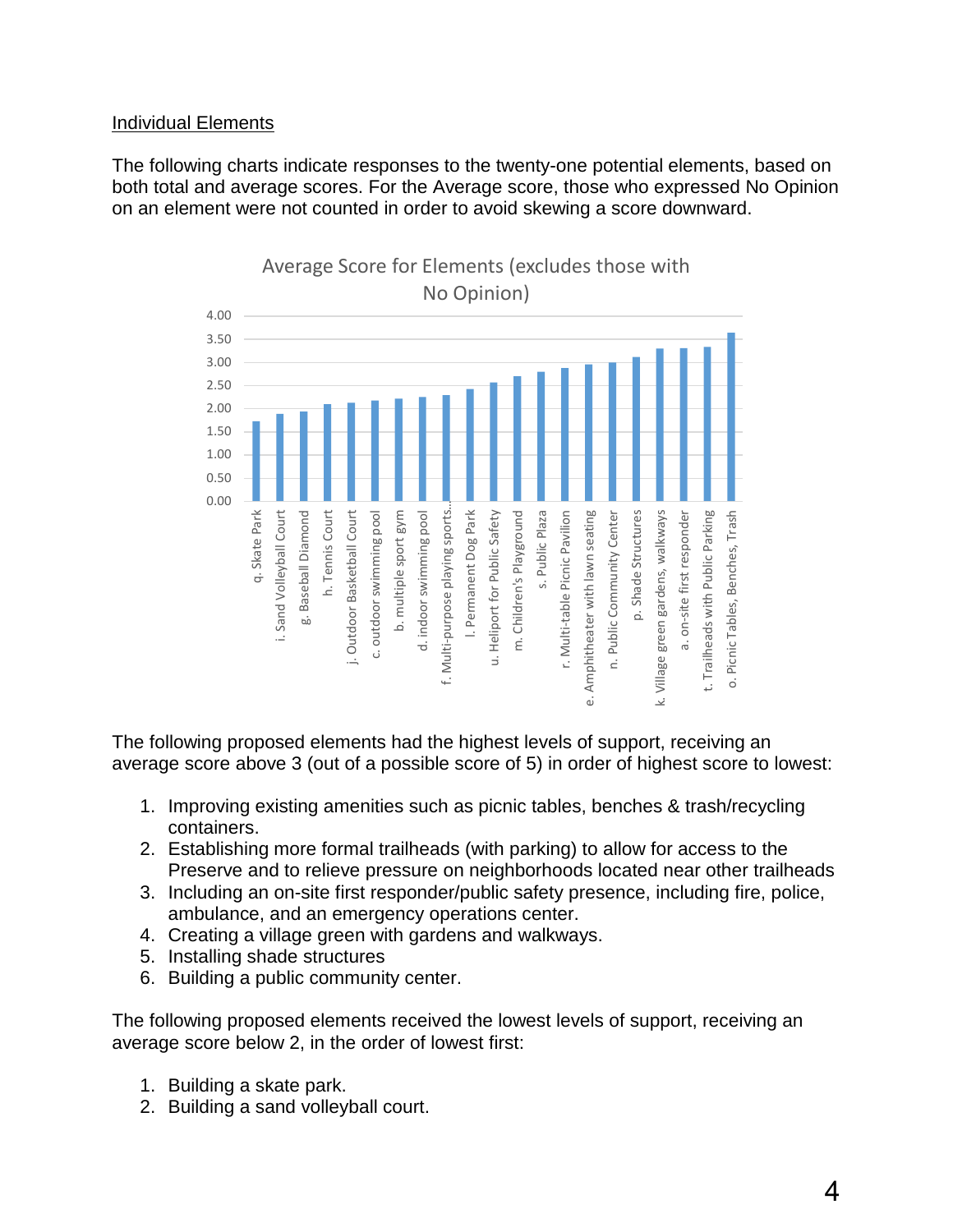3. Building a baseball diamond.

The remaining elements fell in the middle range with scores between 2 and 3. Since average scores are sometimes more susceptible to skewing, Staff also reviewed the total scores. The total scores of various elements ranked similarly to the rankings for average scores. The main difference was that the village green option ranked third while the on-site first responder ranked fourth when looking at highest total score. Every other element ranked the same.

#### Comments and Demographic Information

Demographic information and comments were optional areas for residents to fill out. Many declined to provide the demographic information for their household, but of those that responded, the following age groups were reported:

|     | <b>Under</b><br>18 | $18 - 29$ | $ 30-39$ | $ 40-49 $ | $50 - 59$ | 60-69 | 70-79 | 80<br>and<br>Above |
|-----|--------------------|-----------|----------|-----------|-----------|-------|-------|--------------------|
| Sum | 690                | 487       | 194      | 500       | 1101      | 653   | 823   | 578                |

Far and above, the 50-59 year olds were the most widely represented in the survey, followed by 70-79 year olds. The least represented were the 30-39 year olds, followed by the 18-29 year olds.

Staff is still in the process of analyzing the written comments provided by the survey respondents, and will note additional ideas or suggestions, as well as group recurring themes or concerns into categories. For instance, in a number of surveys, residents appeared to be confusing Upper Point Vicente with Lower Point Vicente and expressed concerns about changing Point Vicente Interpretive Center. Staff will bring forth this analysis at a future date. In addition, Staff will be closely reviewing the responses to how we could better service the residents and begin implementing suggestions that are feasible.

#### Formation of a Point Vicente Park/Civic Center Advisory Committee

The potential scope and community importance of the Civic Center Master Plan merits the formation of a citizen's advisory committee. The guidance, advice, and expertise of a cross-section of informed and motivated residents would be of great value as this process moves forward. Advisory committee members would play a vital role in the remainder of the public outreach process, financial analysis, layout/boundary concerns, conceptual designs, and other issues. Staff is recommending the standard approach to advisory committee formation, to include a call for candidates, interviews with City Council, and selection by City Council vote.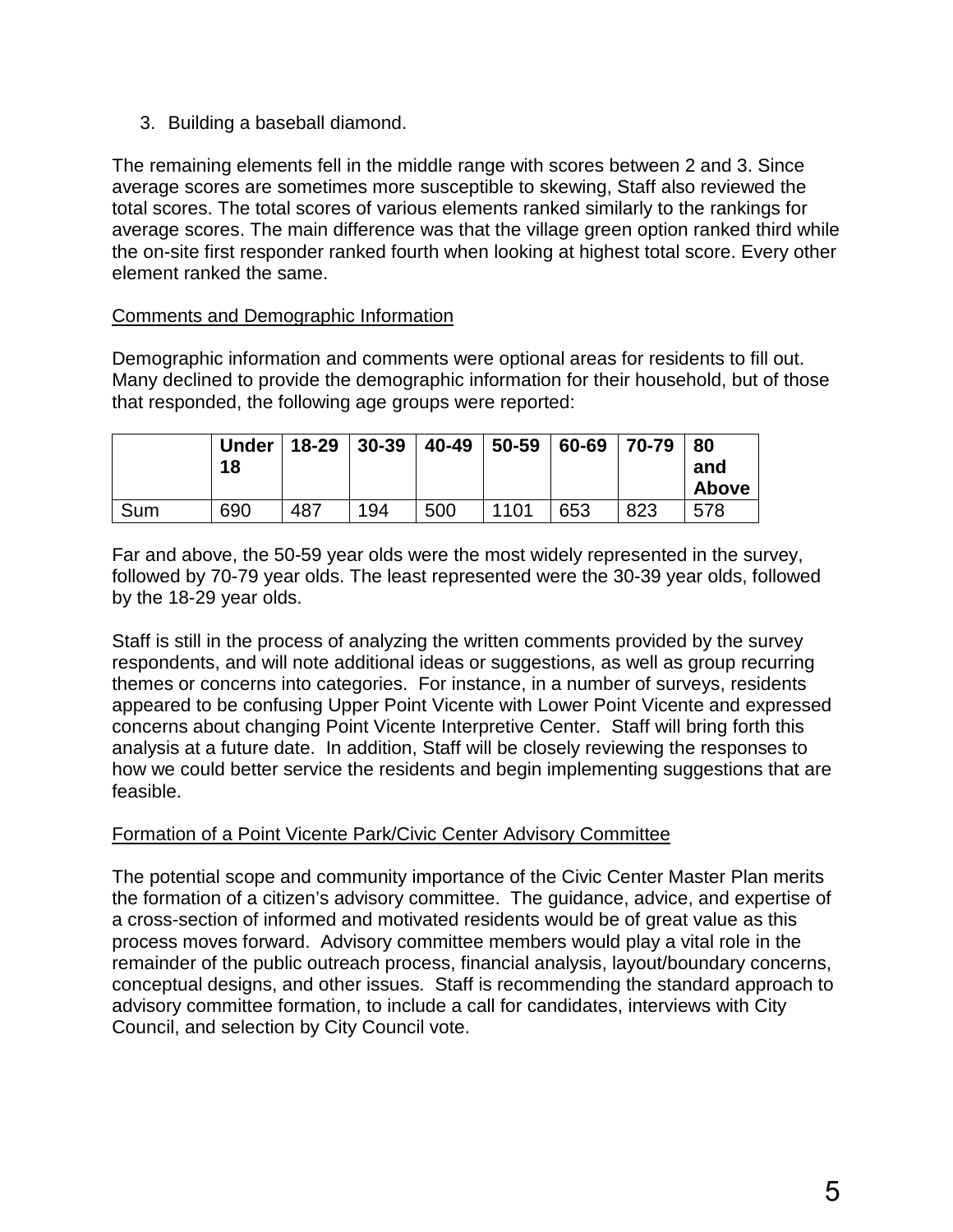#### Upcoming Public Outreach Process

The results of the survey and the accompanying analysis will be included in two planned public workshops. Attendees will have an opportunity to hear a presentation from Staff, ask questions about the potential elements, and offer their thoughts and opinions on the elements and possible uses for the site. All feedback from the public workshops, along with the survey analysis, meetings with interested parties, and direct correspondence from the general public will be presented at a future City Council meeting.

Staff continues to implement a multi-tiered, outreach process to ensure that City residents have a wide range of opportunities to both become informed and educated about this process, while also having a chance to actively participate if they so choose. Below is a list of the public outreach components:

- Multiple public workshops throughout Master Plan process
- Listserv messages
- Weekly Administrative Report updates
- Banners posted at designated City locations
- Press releases and news coverage
- Updates on dedicated Civic Center Master Plan webpage
- HOA notifications
- Notification of residents adjacent to Civic Center
- Notification on selected social media sites such as Nextdoor
- City Newsletter articles
- Distribution of flyers throughout community
- Mayoral announcements
- RPVtv
- Emails and phone calls received from public

#### **ALTERNATIVES:**

In addition to the Staff recommendation, the following alternative actions are available for the City Council's consideration:

- 1. Do not form a Point Vicente Park/Civic Center Advisory Committee.
- 2. Provide direction to Staff regarding the survey results and upcoming public outreach effort.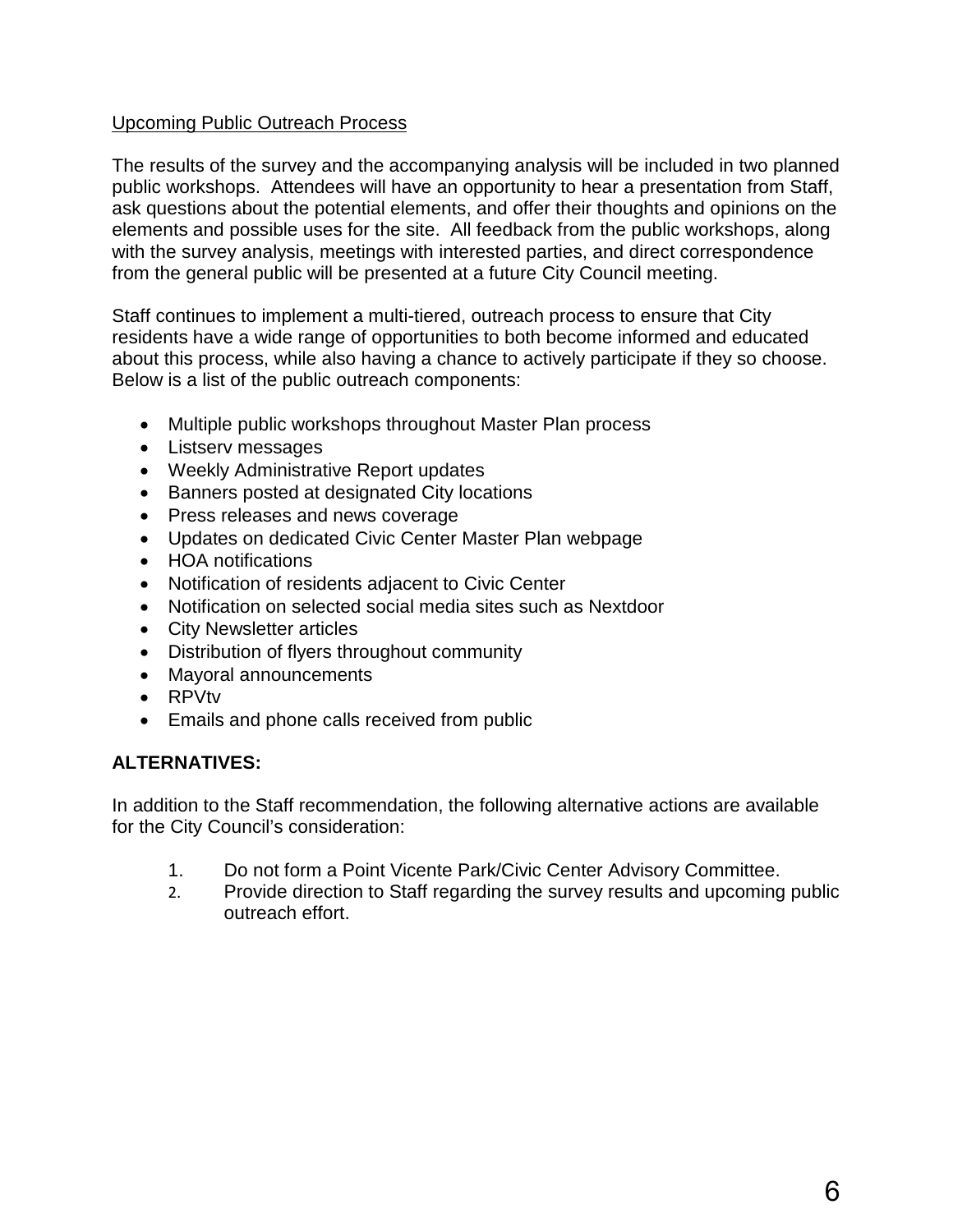# <span id="page-6-0"></span>**Civic Center Master Plan Survey**



### **Dear Rancho Palos Verdes Resident:**

Thank you for taking the time to complete this important community survey. The City of Rancho Palos Verdes completed an update of its Parks Master Plan in 2015. Among the recommendations approved by the City Council was to develop a site-specific Master Plan for Point Vicente Park/Civic Center at 30940 Hawthorne Blvd., where Rancho Palos Verdes City Hall is located. In addition, a 2013 engineering report concluded that current City Hall structures are in generally poor condition and would require a significant overhaul to bring them up to code.

The City is seeking community input regarding the types of elements residents would like to see considered in a redeveloped Civic Center site. Some elements in the survey below may already exist at the Civic Center site, and are included to gauge whether these elements or uses are still desired. The focus will always be on developing elements for RPV residents' use. This survey is an early step in a process, which will likely include multiple public workshops, City Council meetings, and significant public outreach and discussion. We appreciate your contribution and input at this early stage regarding what you feel would best serve the community.

For more information about the Civic Center Master Plan project, please visit <http://www.rpvca.gov/218/Civic-Center-Master-Plan> or call 310-377-0360. This web page will continue to be updated throughout the process. A self-addressed, stamped envelope has been included for your convenience.

Please return your completed survey to the City, postmarked no later than **January 17, 2017**.

1. **Developing a civic, recreational and cultural center at Point Vicente Park/Civic Center has been a lingering community issue for many years. In general, would you say that you favor or oppose redeveloping the civic center site, located at 30940 Hawthorne Blvd.?** Please circle your answer.

| Strongly oppose             |               |
|-----------------------------|---------------|
| Somewhat oppose             | $\mathcal{P}$ |
| Somewhat favor              | 3             |
| Strongly favor              | 4             |
| Decline to State/No Opinion |               |

- 2. **A number of ideas have been brought up over the years regarding possible uses at Point Vicente Park/Civic Center.** Please circle your level of support for each possible use on a scale of 1-5, with 1 being lowest level of support and 5 being highest level of support. You can also circle 0 for "no opinion."
	- **a. Including an on-site first responder/public safety presence, including fire, police, ambulance, and an emergency operations center.**

| Lowest Support |  | <b>Highest Support</b> | No Opinion |
|----------------|--|------------------------|------------|
|                |  |                        |            |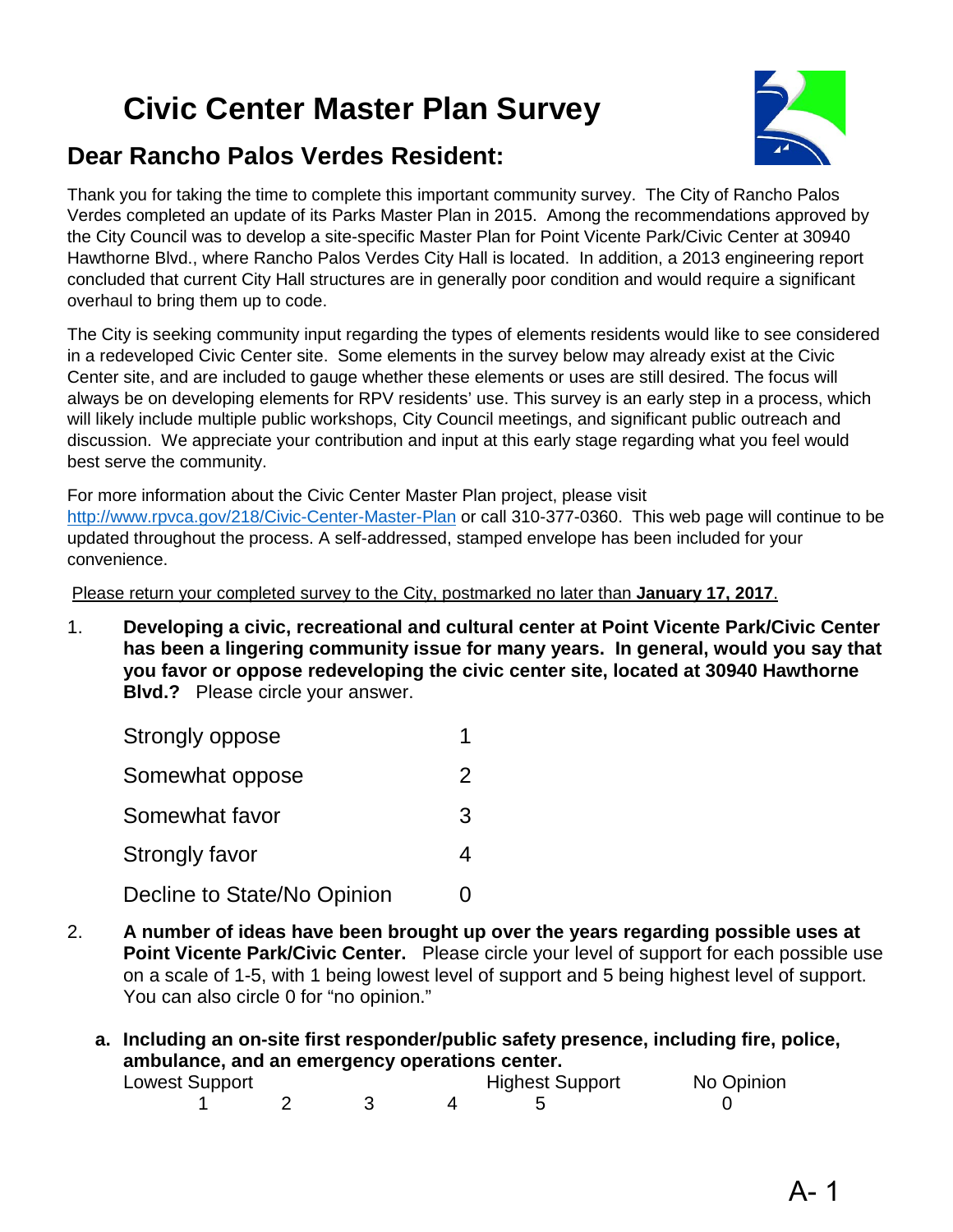|    | b. Building a multiple sport gymnasium with basketball and volleyball courts<br><b>Lowest Support</b> |                |   |                |   | <b>Highest Support</b> |   | No Opinion |
|----|-------------------------------------------------------------------------------------------------------|----------------|---|----------------|---|------------------------|---|------------|
|    |                                                                                                       | $\overline{2}$ | 3 | $\overline{4}$ | 5 |                        |   |            |
|    | c. Building an outdoor swimming pool                                                                  |                |   |                |   |                        |   |            |
|    | <b>Lowest Support</b>                                                                                 |                |   |                |   | <b>Highest Support</b> |   | No Opinion |
|    |                                                                                                       | 2              | 3 | 4              | 5 |                        |   |            |
|    | d. Building an indoor swimming pool                                                                   |                |   |                |   |                        |   |            |
|    | <b>Lowest Support</b>                                                                                 |                |   |                |   | <b>Highest Support</b> |   | No Opinion |
|    |                                                                                                       |                |   | 5              |   |                        | 0 |            |
|    | e. Building a band shell or amphitheater with lawn seating                                            |                |   |                |   |                        |   |            |
|    | <b>Lowest Support</b>                                                                                 |                |   |                |   | <b>Highest Support</b> |   | No Opinion |
|    |                                                                                                       | 2              |   | 4              |   |                        |   |            |
|    | f. Building a multi-purpose playing field for soccer, lacrosse, etc.                                  |                |   |                |   |                        |   |            |
|    | <b>Lowest Support</b>                                                                                 |                |   |                |   | <b>Highest Support</b> |   | No Opinion |
|    |                                                                                                       |                |   | 4              | 5 |                        |   |            |
|    | g. Building a baseball diamond                                                                        |                |   |                |   |                        |   |            |
|    | <b>Lowest Support</b>                                                                                 |                |   |                |   | <b>Highest Support</b> |   | No Opinion |
|    |                                                                                                       |                | 3 | 4              | 5 |                        |   |            |
|    | h. Building tennis court(s)                                                                           |                |   |                |   |                        |   |            |
|    | <b>Lowest Support</b>                                                                                 |                |   |                |   | <b>Highest Support</b> |   | No Opinion |
|    |                                                                                                       |                | 3 | 4              | ხ |                        |   |            |
| i. | <b>Building a sand volleyball court</b>                                                               |                |   |                |   |                        |   |            |
|    | <b>Lowest Support</b>                                                                                 |                |   |                |   | <b>Highest Support</b> |   | No Opinion |
|    |                                                                                                       | 2              |   | 4              | ხ |                        |   |            |
| j. | <b>Building an outdoor basketball court</b>                                                           |                |   |                |   |                        |   |            |
|    | <b>Lowest Support</b>                                                                                 |                |   |                |   | <b>Highest Support</b> |   | No Opinion |
|    |                                                                                                       | $\overline{2}$ | 3 | 4              |   |                        |   |            |
|    | k. Creating a village green with gardens and walkways                                                 |                |   |                |   |                        |   |            |
|    | <b>Lowest Support</b>                                                                                 |                |   |                |   | <b>Highest Support</b> |   | No Opinion |
|    |                                                                                                       | $\overline{2}$ | 3 | 4              | 5 |                        |   |            |
|    | Providing a permanent dog park<br>ı.                                                                  |                |   |                |   |                        |   |            |
|    | <b>Lowest Support</b>                                                                                 |                |   |                |   | <b>Highest Support</b> |   | No Opinion |
|    |                                                                                                       | $\overline{2}$ | 3 | $\overline{4}$ | 5 |                        |   |            |
|    | m. Building a children's playground                                                                   |                |   |                |   |                        |   |            |
|    | <b>Lowest Support</b>                                                                                 |                |   |                |   | <b>Highest Support</b> |   | No Opinion |
|    |                                                                                                       | 2              | 3 | 4              |   |                        |   |            |
| n. | <b>Building a public community center</b>                                                             |                |   |                |   |                        |   |            |
|    | <b>Lowest Support</b>                                                                                 |                |   |                |   | <b>Highest Support</b> |   | No Opinion |
|    |                                                                                                       | 2              | 3 | 4              | h |                        |   |            |
|    |                                                                                                       |                |   |                |   |                        |   |            |
|    | o. Improving existing amenities such as picnic tables, benches & trash/recycling<br>containers        |                |   |                |   |                        |   |            |
|    | <b>Lowest Support</b>                                                                                 |                |   |                |   | <b>Highest Support</b> |   | No Opinion |
|    |                                                                                                       | 2              | 3 | 4              |   |                        |   |            |
|    |                                                                                                       |                |   |                | 5 |                        |   |            |
|    | p. Installing shade structures                                                                        |                |   |                |   |                        |   |            |
|    | <b>Lowest Support</b>                                                                                 |                |   |                |   | <b>Highest Support</b> |   | No Opinion |
|    |                                                                                                       | 2              | 3 | 4              | 5 |                        |   |            |
|    | q. Building a skate park                                                                              |                |   |                |   |                        |   |            |
|    | <b>Lowest Support</b>                                                                                 |                |   |                |   | <b>Highest Support</b> |   | No Opinion |
|    |                                                                                                       | $\overline{2}$ | 3 | 4              | 5 |                        |   | O          |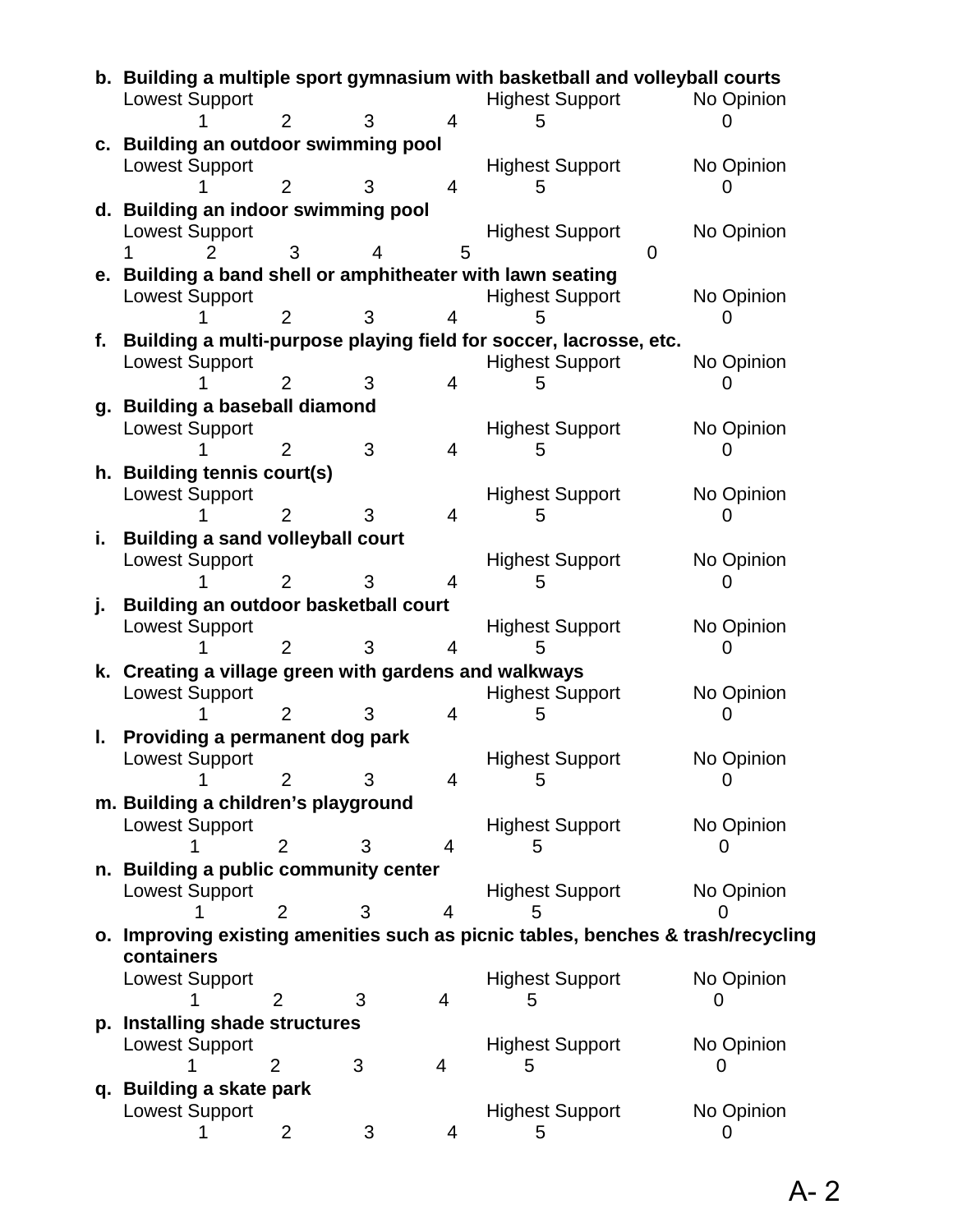| gatherings                                                                                |  |  |  | Building a multi-table picnic pavilion available for residents' families or group |            |  |
|-------------------------------------------------------------------------------------------|--|--|--|-----------------------------------------------------------------------------------|------------|--|
| <b>Lowest Support</b>                                                                     |  |  |  | <b>Highest Support</b>                                                            | No Opinion |  |
|                                                                                           |  |  |  |                                                                                   |            |  |
|                                                                                           |  |  |  | s. Building a public plaza for city and community gatherings.                     |            |  |
| <b>Lowest Support</b>                                                                     |  |  |  | <b>Highest Support</b>                                                            | No Opinion |  |
|                                                                                           |  |  |  |                                                                                   |            |  |
| t. Establishing more formal trailheads (with parking) to allow for access to the Preserve |  |  |  |                                                                                   |            |  |
|                                                                                           |  |  |  | and to relieve pressure on neighborhoods located near other trailheads            |            |  |
| <b>Lowest Support</b>                                                                     |  |  |  | <b>Highest Support</b>                                                            | No Opinion |  |
|                                                                                           |  |  |  |                                                                                   |            |  |
| u. Including a heliport for public safety helicopter access                               |  |  |  |                                                                                   |            |  |
| <b>Lowest Support</b>                                                                     |  |  |  | <b>Highest Support</b>                                                            | No Opinion |  |
|                                                                                           |  |  |  |                                                                                   |            |  |

3. **Please write down any additional ideas or uses that you support for the Point Vicente Park/Civic Center site in the space provided below.** 

4. **Please write down any comments you have regarding the current or future use of Point Vicente Park/Civic Center in the space provided below.**

5. **Please write down any ways the City could better service the residents of Rancho Palos Verdes.**